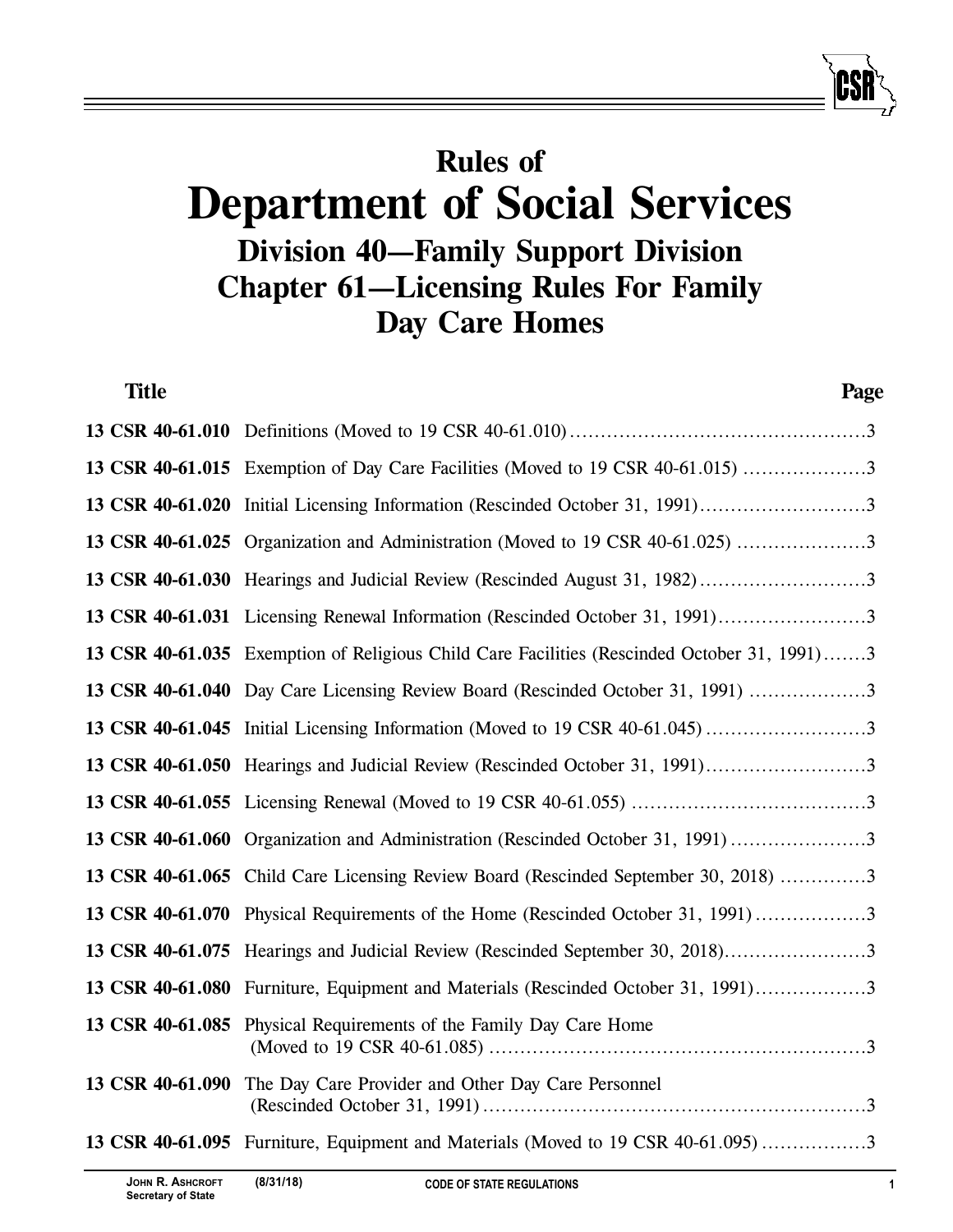CSR

|                  | 13 CSR 40-61.105 The Day Care Provider and Other Day Care Personnel                    |
|------------------|----------------------------------------------------------------------------------------|
|                  |                                                                                        |
|                  | 13 CSR 40-61.115 Day Care Family and Household (Moved to 19 CSR 40-61.115)4            |
|                  | 13 CSR 40-61.120 Admission Policies and Procedures (Rescinded October 31, 1991)4       |
|                  |                                                                                        |
|                  |                                                                                        |
|                  | 13 CSR 40-61.135 Admission Policies and Procedures (Moved to 19 CSR 40-61.135) 4       |
|                  |                                                                                        |
|                  |                                                                                        |
|                  |                                                                                        |
|                  |                                                                                        |
|                  | 13 CSR 40-61.160 Daily Activities and Care of the Child (Rescinded October 31, 1991) 4 |
|                  |                                                                                        |
|                  |                                                                                        |
|                  |                                                                                        |
|                  |                                                                                        |
|                  |                                                                                        |
| 13 CSR 40-61.190 | Nutrition and Food Service (Moved to 19 CSR 40-61.190)4                                |
| 13 CSR 40-61.200 |                                                                                        |
|                  |                                                                                        |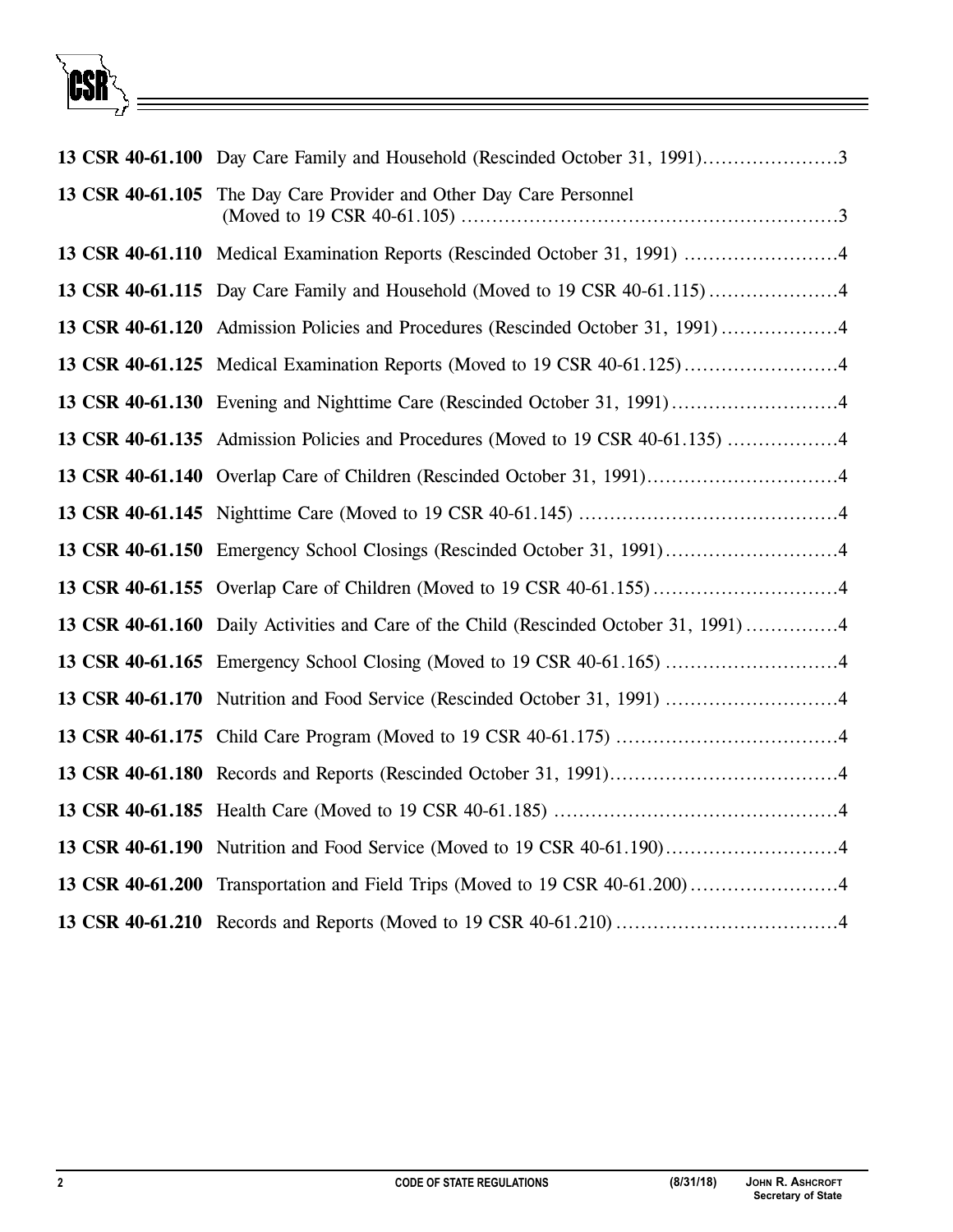

## **Title 13—DEPARTMENT OF SOCIAL SERVICES Division 40—Family Support Division Chapter 61—Licensing Rules for Family Day Care Homes**

#### **13 CSR 40-61.010 Definitions** (Moved to 19 CSR 40-61.010)

#### **13 CSR 40-61.015 Exemption of Day Care Facilities** (Moved to 19 CSR 40-61.015)

**13 CSR 40-61.020 Initial Licensing In-formation**

(Rescinded October 31, 1991)

*AUTHORITY: section 210.221, RSMo 1986. Original rule filed in 1956. Amended: Filed Dec. 19, 1975, effective Jan. 1, 1976. Amended: Filed July 6, 1976, effective Oct. 11, 1976. Amended: Filed Dec. 6, 1978, effective March 11, 1979. Rescinded: Filed April 13, 1982, effective Aug. 31, 1982. Readopted: Filed April 13, 1982, effective Sept. 1, 1982. Rescinded: Filed March 29, 1991, effective Oct. 31, 1991.*

## **13 CSR 40-61.025 Organization and Administration**

(Moved to 19 CSR 40-61.025)

#### **13 CSR 40-61.030 Hearings and Judicial Review**

(Rescinded August 31, 1982)

*AUTHORITY: section 210.221, RSMo 1978. Original rule filed Dec. 19, 1975, effective Jan. 1, 1976. Rescinded: Filed April 13, 1982, effective Aug. 31, 1982.*

## **13 CSR 40-61.031 Licensing Renewal Information**

(Rescinded October 31, 1991)

*AUTHORITY: section 210.221, RSMo 1986. Original rule filed April 13, 1982, effective Sept. 1, 1982. Rescinded: Filed March 29, 1991, effective Oct. 31, 1991.*

#### **13 CSR 40-61.035 Exemption of Religious Child Care Facilities** (Rescinded October 31, 1991)

*AUTHORITY: sections 210.211, 210.221, 210.486 and 210.506, RSMo 1986. Original* *rule filed Oct. 7, 1987, effective March 25, 1988. Rescinded: Filed March 20, 1991, effective Oct. 31, 1991.*

## **13 CSR 40-61.040 Day Care Licensing Review Board**

(Rescinded October 31, 1991)

*AUTHORITY: section 210.221, RSMo 1986. Original rule filed April 13, 1982, effective Sept. 1, 1982. Amended: Filed April 2, 1986, effective July 26, 1986. Rescinded: Filed March 29, 1991, effective Oct. 31, 1991.*

#### **13 CSR 40-61.045 Initial Licensing Information**  (Moved to 19 CSR 40-61.045)

## **13 CSR 40-61.050 Hearings and Judicial Review**

(Rescinded October 31, 1991)

*AUTHORITY: section 210.221, RSMo 1986. Original rule filed April 13, 1982, effective Sept. 1, 1982. Rescinded: Filed March 29, 1991, effective Oct. 31, 1991.*

**13 CSR 40-61.055 License Renewal**  (Moved to 19 CSR 40-61.055)

## **13 CSR 40-61.060 Organization and Administration**

(Rescinded October 31, 1991)

*AUTHORITY: section 210.211, RSMo 1986. Original rule filed April 13, 1982, effective Sept. 1, 1982. Rescinded: Filed March 29, 1991.*

## **13 CSR 40-61.065 Child Care Licensing Review Board**

(Rescinded September 30, 2018)

*AUTHORITY: section 210.221, RSMo Supp. 1987. This rule was previously filed as 13 CSR 40-61.040. Original rule filed March 29, 1991, effective Oct. 31, 1991. Rescinded: Filed Feb. 20, 2018, effective Sept. 30, 2018.*

## **13 CSR 40-61.070 Physical Requirements of the Home**

(Rescinded October 31, 1991)

*AUTHORITY: section 210.221, RSMo 1986. Original rule filed April 13, 1982, effective Sept. 1, 1982. Amended: Filed Nov. 12, 1982, effective Feb. 11, 1983. Rescinded:*

*Filed March 29, 1991, effective Oct. 31, 1991.*

## **13 CSR 40-61.075 Hearings and Judicial Review**

(Rescinded September 30, 2018)

*AUTHORITY: section 210.221, RSMo 1987. This rule was previously filed as 13 CSR 40- 61.050. Original rule filed March 29, 1991, effective Oct. 31, 1991. Rescinded: Filed March 2, 2018, effective Sept. 30, 2018.*

## **13 CSR 40-61.080 Furniture, Equipment and Materials**

(Rescinded October 31, 1991)

*AUTHORITY: section 210.221, RSMo 1986. Original rule filed April 13, 1982, effective Sept. 1, 1982. Amended: Filed Nov. 12, 1982, effective Feb. 11, 1983. Rescinded: Filed March 29, 1991, effective Oct. 31, 1991.*

**13 CSR 40-61.085 Physical Requirements of the Family Day Care Home**  (Moved to 19 CSR 40-61.085)

#### **13 CSR 40-61.090 The Day Care Provider and Other Day Care Personnel** (Rescinded October 31, 1991)

*AUTHORITY: section 210.221, RSMo 1986. Original rule filed April 13, 1982, effective Sept. 1, 1982. Rescinded: Filed March 29, 1991, effective Oct. 31, 1991.*

**13 CSR 40-61.095 Furniture, Equipment and Materials**  (Moved to 19 CSR 40-61.095)

## **13 CSR 40-61.100 Day Care Family and Household**

(Rescinded October 31, 1991)

*AUTHORITY: section 210.211, RSMo 1986. Original rule filed April 13, 1982, effective Sept. 1, 1982. Amended: Filed April 2, 1986, effective July 26, 1986. Rescinded: Filed March 29, 1991, effective Oct. 31, 1991.*

## **13 CSR 40-61.105 The Day Care Provider and Other Day Care Personnel** (Moved to 19 CSR 40-61.105)